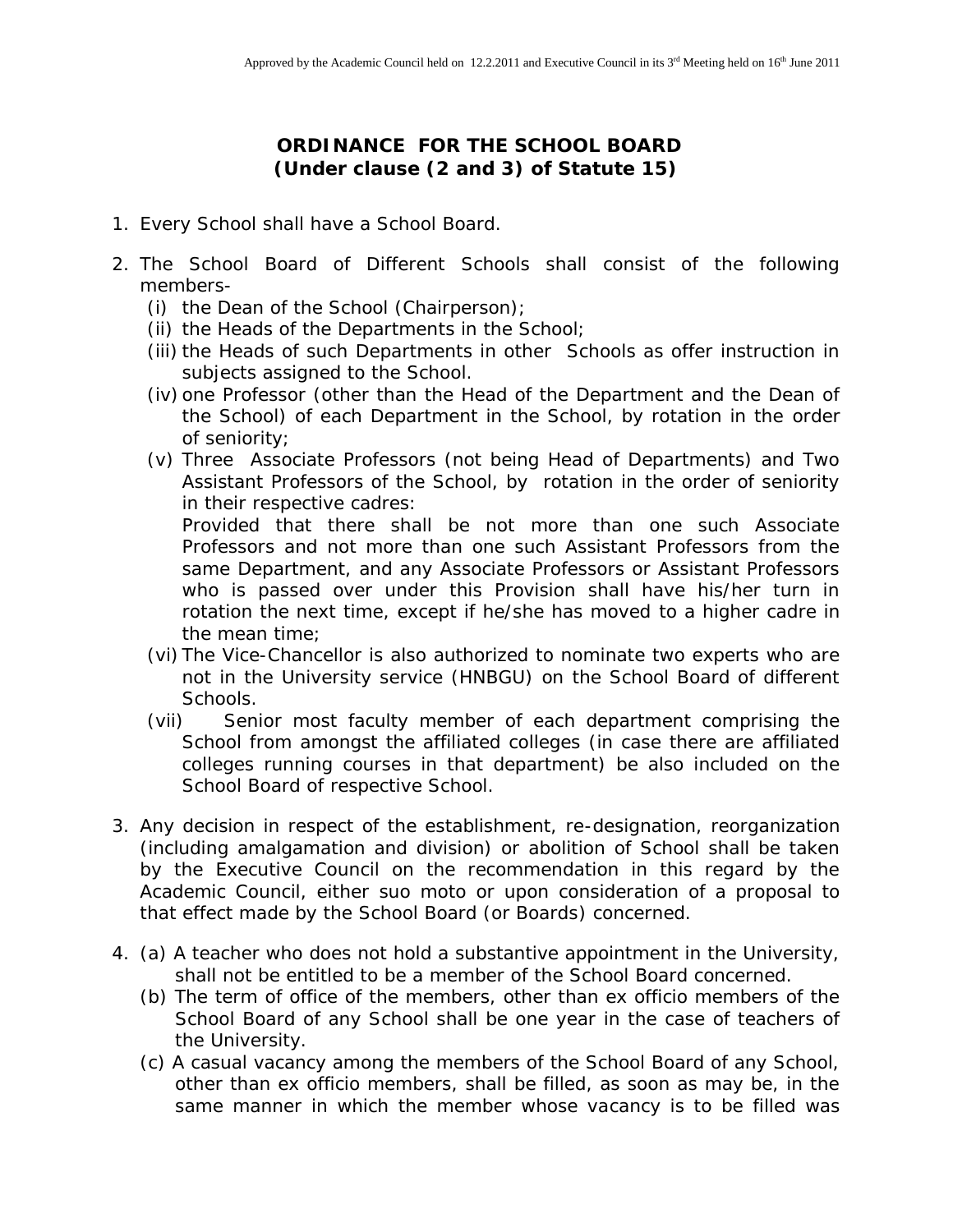chosen, and the person filling the vacancy shall be a member of the School Board for the residue of the term for which the person whose place he fills would have been a member:

Provided that a person who is appointed a member of the School Board of any School on such casual vacancy shall not forfeit his entitlement, if any, to the membership of the Board in the regular course.

- (d) Where on account of the non-availability of persons entitled to be members of the School Board, or of other exigencies, a vacancy in the Board has remained unfilled; such vacancy shall not be taken into account for computing the quorum for the meeting thereof.
- 5. (a) Meeting of the School Board shall be convened by the Dean of the School concerned with the approval of the Vice Chancellor.
	- (b) In any academic year, there shall generally be at least one ordinary meeting of the any School board and as many extraordinary meetings thereof as may need to be convened for dealing with special or urgent matters.
- 6. Subject to the provision to the Act, the Statutes and the Ordinances, the School Board of each School shall have the following powers, namely–
	- (a) to make recommendations to the Academic Council regarding-
		- (i) the advancement of the standards of the teaching in the courses of study and of research in the research degree programmes;
		- (ii) the institution of new subjects of the study and new courses of study and of revision of the syllabi and examinations for existing courses of study, *suo moto* or after consulting the Boards of Studies concerned;

Provided that where the recommendations on any of these matters relate to subjects for which instruction is conducted by a Department of some other School, it shall be open to the Academic Council to seek the view of such School before taking a decision thereon;

- (iii) the revision of existing and institution of new research degree programmes;
- (iv) the institution, structure, contents, examinations and other matters relating to general courses to be offered by the students enrolled in courses of study and research degree programmes;
- (v) the recognition and sharing of credits in respect of courses of study and research degree programmes within the School or between the School and-
	- (a) other Schools of the University;
	- (b) other Universities or institutions of higher education and research;
- (vi) courses of study and research degree programmes of an inter disciplinary character, insofar as they relate to subjects assigned to other Schools;